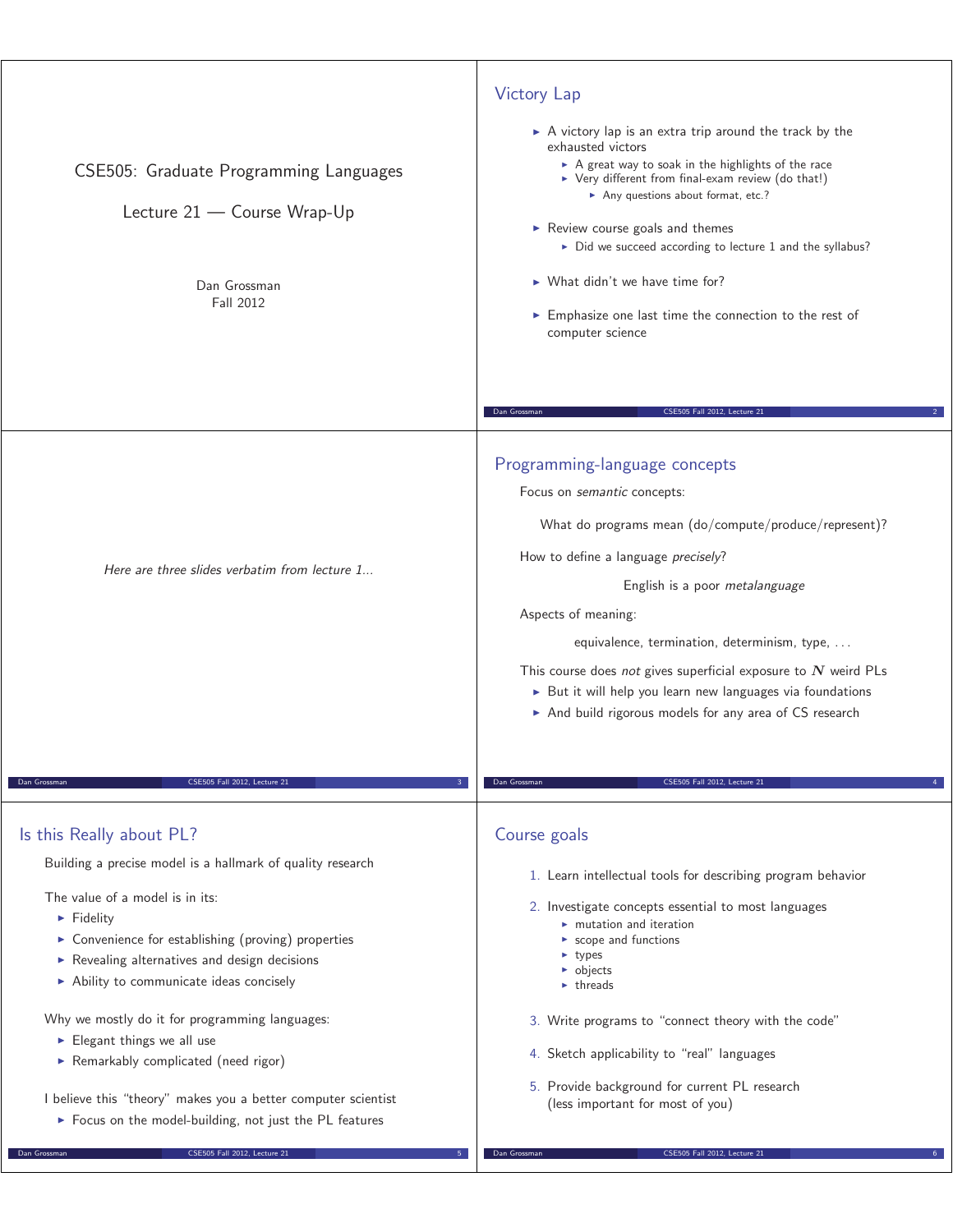| Some common themes                                                                                        | Tons more to learn                                                                                         |
|-----------------------------------------------------------------------------------------------------------|------------------------------------------------------------------------------------------------------------|
|                                                                                                           | Type-and-effect systems                                                                                    |
| Interpretation versus compilation                                                                         | Recursive and existential types                                                                            |
| Preservation and progress                                                                                 | $\blacktriangleright$ Monads                                                                               |
| Equivalence (what is observable, what is meaning-preserving)                                              | $\blacktriangleright$ Type classes                                                                         |
|                                                                                                           | $\triangleright$ Multiple inheritance<br>$\blacktriangleright$ Macros                                      |
| Encodings (to show expressive power)                                                                      | Process calculi for concurrency                                                                            |
| Functions (a great operational foundation)                                                                | Languages for distributed computing                                                                        |
| > Types (a logical foundation for enforcing structured                                                    | $\blacktriangleright$ "Real" denotational semantics                                                        |
| invariants)                                                                                               | $\blacktriangleright$ Formal verification of full correctness                                              |
| Composition of orthogonal features                                                                        | $\triangleright$ Abstract interpretation / dataflow analysis                                               |
|                                                                                                           | • Module systems and foundations thereof<br>$\blacktriangleright$ and much, much more                      |
| $\blacktriangleright$ Abstraction                                                                         |                                                                                                            |
| CSE505 Fall 2012, Lecture 21<br>Dan Grossman                                                              | CSE505 Fall 2012, Lecture 21<br>Dan Grossman                                                               |
|                                                                                                           |                                                                                                            |
| Unsolicited testimonials (October 2012)                                                                   | Unsolicited testimonials (April 2011)                                                                      |
|                                                                                                           | Hi Dan,                                                                                                    |
| I was starting my first week at Google, all                                                               |                                                                                                            |
| fresh-faced and eager to impress. As the newest<br>employee on the team, my co-workers gave me the task   | Long time, no see ;) I figured I'd drop you a line<br>about the latest project I've been working on for a  |
| of sanity-checking the newly written Dart language                                                        | few months: [snip] Finally, a chance to apply my                                                           |
| spec (and it would be a good way to introduce me to                                                       | hard-won 505 knowledge to something out here in the                                                        |
| the language). The specification was filled with<br>operational and denotational semantics, and thanks to | so-called "real world." I even had to pull out the<br>Pierce book at one point.                            |
| what I learned in 505 I was able to reasonably easily                                                     |                                                                                                            |
| read through the document and get up to speed on                                                          | (A language for querying streams of real-time data on top of                                               |
| Dart!                                                                                                     | Hadoop)                                                                                                    |
|                                                                                                           |                                                                                                            |
|                                                                                                           |                                                                                                            |
|                                                                                                           |                                                                                                            |
| Dan Grossman<br>CSE505 Fall 2012, Lecture 21                                                              | Dan Grossman<br>CSE505 Fall 2012, Lecture 21                                                               |
|                                                                                                           |                                                                                                            |
| Unsolicited testimonials (March 2011)                                                                     | Unsolicited testimonials (July 2010)                                                                       |
| I'm writing up the proof that my                                                                          | I'm not sure if you remember me, but I took your                                                           |
| selector-intersection function is Correct and Total:                                                      | programming languages course a year or two ago                                                             |
|                                                                                                           |                                                                                                            |
| $\cdots$                                                                                                  | Today I had to do some work with a minimal browser<br>shell around [snip], and found that I didn't have my |
| And lo and behold, my algorithm isn't total. Two of                                                       | usual Javascript debugging tools. So I tried to                                                            |
| the cases fell through--once I rewrote the cases to                                                       | write a small "immediate window" for Javascript so I                                                       |
| be in the form needed for the induction, it became<br>obvious that they were false. Fortunately, it's     | could conveniently execute commands. I started off<br>knowing I'd probably use some eval(), but only a     |
| easily fixable but I'll have to go redo the                                                               | little while in, I realized the naive approach wasn't                                                      |
| performance calculations now (there are more cases                                                        | going to work because eval() does its evaluation in                                                        |
| than there were before)                                                                                   | the current context                                                                                        |
| (An algorithm for deciding if there exist HTML trees for which two                                        | I eventually got it to work using some eval tricks                                                         |
| CSS selectors apply to the same nodes)                                                                    | and some closure tricks. I am 100% sure that if I                                                          |
|                                                                                                           | had not taken your mind-bending class, there's no way<br>I could have figured this out                     |
| Dan Grossman<br>CSE505 Fall 2012, Lecture 21<br>11 <sub>1</sub>                                           | CSE505 Fall 2012, Lecture 21<br>Dan Grossman                                                               |
|                                                                                                           |                                                                                                            |